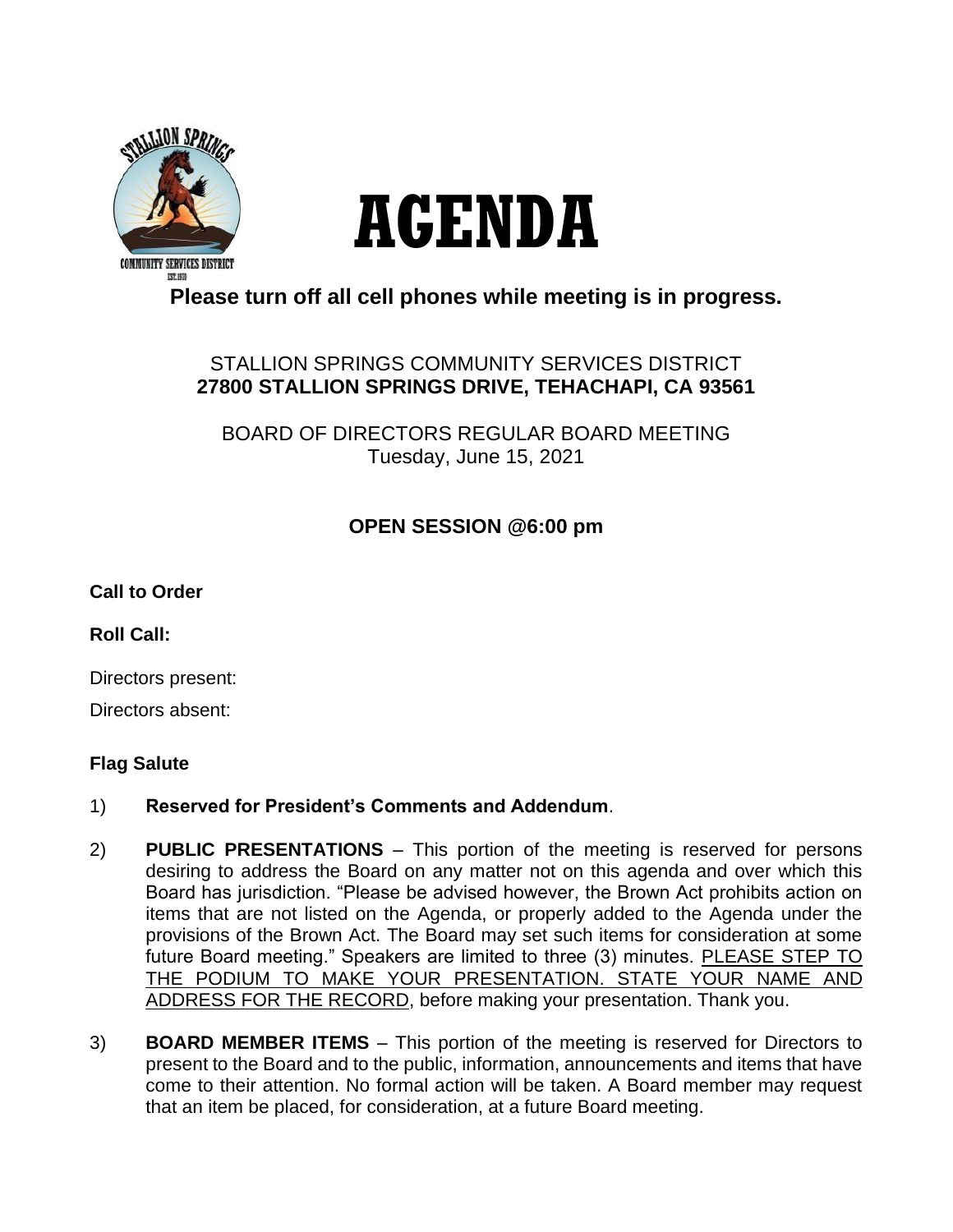- 4) Public Hearing for Finding, Determining, and Declaration of Anticipated District Revenues and Expenses for the Fiscal Year 2022 (July 1, 2021-June 30, 2022) and Establishing Assessments Relative Thereto:
	- A. Declare the Hearing Open
	- B. Acknowledge any Written Comments
	- C. Entertain any Verbal Comments from the Public
	- D. Declare Hearing Closed
	- E. Board Discussion
- 5) Board Approval of Resolution No. 2021-13, Finding, Determining and Declaring Anticipated District Revenue and Expenses for the Fiscal Year 2022 (July 1, 2021- June 30, 2022) and Establishing Assessments Relative Thereto:
- 6) Public Hearing for Road Assessment Charge for Fiscal Year 2021 through June 2022:
	- A. Declare the Hearing Open
	- B. Acknowledge any Written Comments
	- C. Entertain any Verbal Comments from the Public
	- D. Declare Hearing Closed
	- E. Board Discussion
- 7) Board Approval of Resolution No. 2021-07, Establishing Road Assessment Charge for Fiscal Year 2022 (July 1, 2021-June 30, 2022)
- 8) Public Hearing for Water Standby/Availability Charge for Fiscal Year 2021 through June 2022:
	- A. Declare the Hearing Open
	- B. Acknowledge any Written Comments
	- C. Entertain any Verbal Comments from the Public
	- D. Declare Hearing Closed
	- E. Board Discussion

#### 9) Board Approval of Resolution No. 2021-08, Establishing Water Standby/Availability Charge for Fiscal Year 2022 (July 1, 2021-June 30, 2022)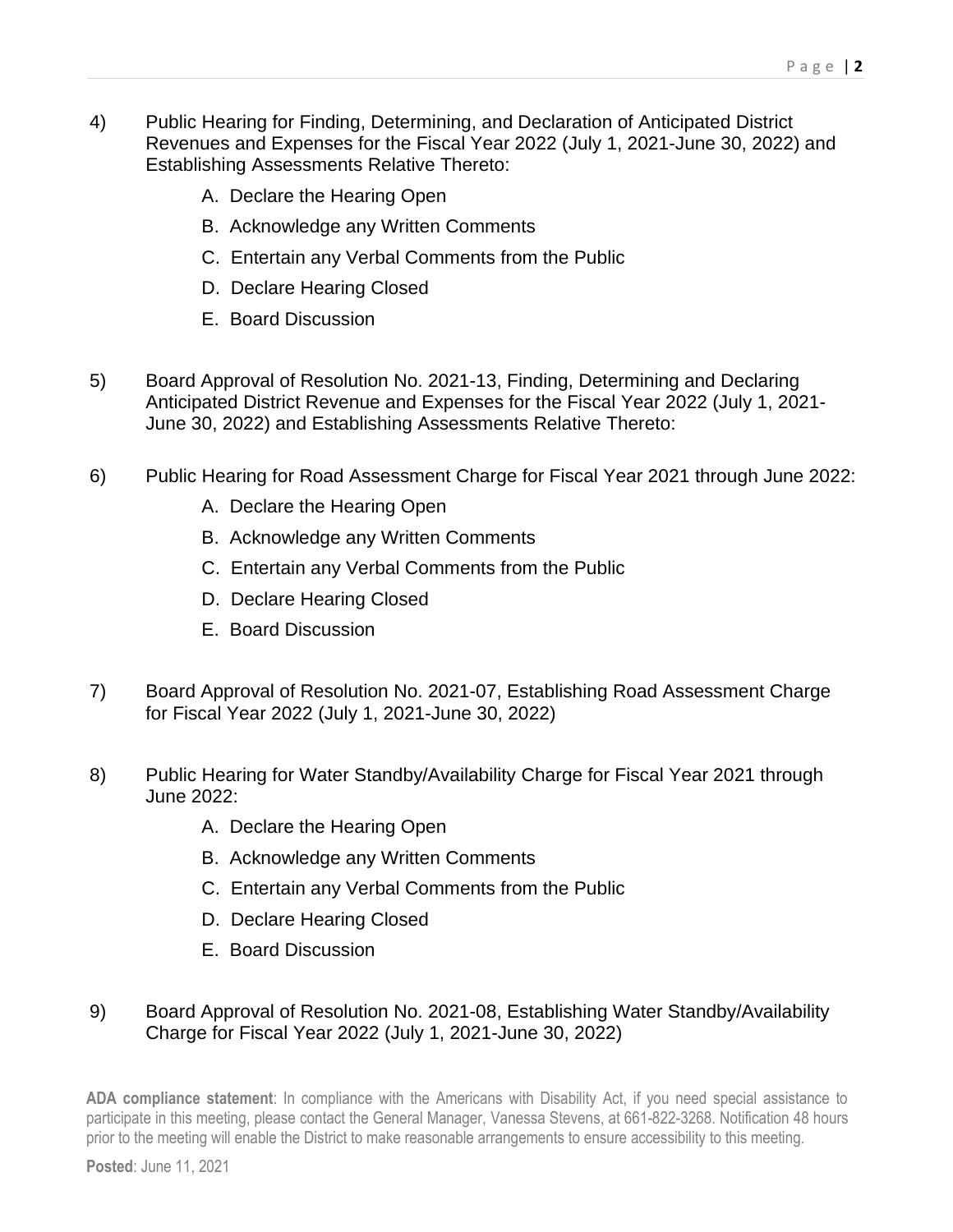- 10) Public Hearing for Sewer Standby/Availability Charge for Fiscal Year 2021 through June 2022:
	- A. Declare the Hearing Open
	- B. Acknowledge any Written Comments
	- C. Entertain any Verbal Comments from the Public
	- D. Declare Hearing Closed
	- E. Board Discussion
- 11) Board Approval of Resolution No. 2021-09, Establishing Sewer Standby/Availability Charge for Fiscal Year 2022 (July 1, 2021-June 30, 2022)
- 12) Public Hearing for Special Tax for Police Protection Services for Fiscal Year 2021 through June 2022:
	- A. Declare the Hearing Open
	- B. Acknowledge any Written Comments
	- C. Entertain any Verbal Comments from the Public
	- D. Declare Hearing Closed
	- E. Board Discussion
- 13) Board Approval of Resolution No. 2021-06, Establishing a Special Tax for Police Protection Services for Fiscal Year 2022 (July 1, 2021-June 30, 2022)
- 14) Public Hearing in regard to collecting charges and penalties for Water, Sewer and Solid Waste Charges that are Delinquent for the following properties in Exhibit A and direction from the Board of Directors in regard to placing Charges on the 2021/2022 Kern County Property Tax Roll
	- A. Declare the Hearing Open
	- B. Acknowledge any Written Comments
	- C. Entertain any Verbal Comments from the Public
	- D. Declare Hearing Closed
	- E. Board Discussion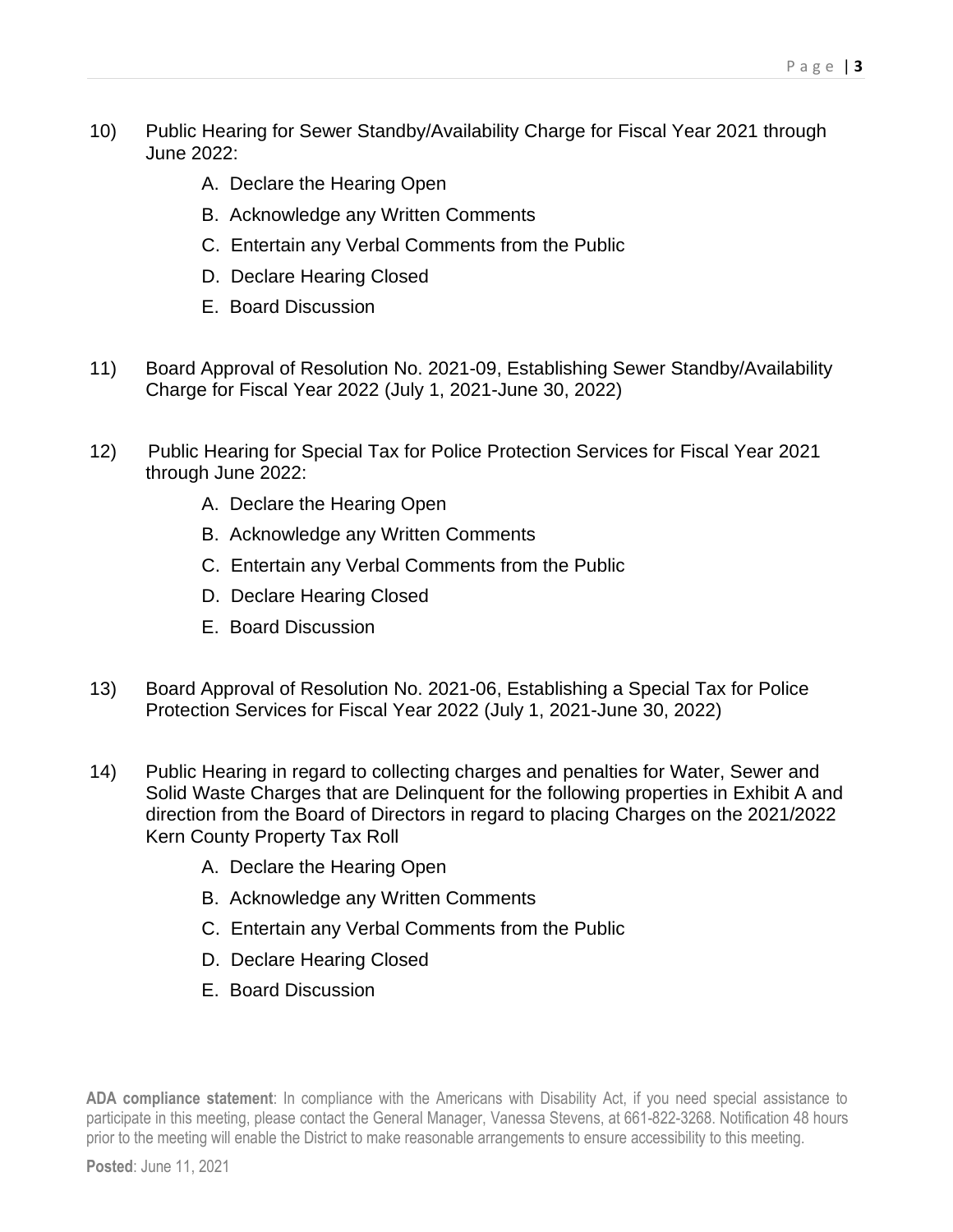- 15) Board Approval of Resolution No. 2021-14, a Resolution approving Financial Officer's Report in Regard to the Placement of Charges and Penalties on the 2021/2022 Kern County Tax Roll (Fund # 50391) in accordance with Government Code Section 6115 (b)
- 16) Public Hearing in regard to the collection of Inactive Water Charges to be placed on the 2021/2022 Kern County Property Tax Roll.
	- A. Declare the Hearing Open
	- B. Acknowledge any Written Comments
	- C. Entertain any Verbal Comments from the Public
	- D. Declare Hearing Closed
	- E. Board Discussion
- 17) Board Approval of Resolution No. 2021-15, a Resolution approving the placement of Water Flat Charges for Inactive Accounts on the 2021/2022 Kern County Tax Roll in accordance with Government Code Section 6115 (b).
- 18) Public Hearing in regard to the collection of Inactive Sewer Charges to be placed on the 2021/2022 Kern County Property Tax Roll.
	- A. Declare the Hearing Open
	- B. Acknowledge any Written Comments
	- C. Entertain any Verbal Comments from the Public
	- D. Declare Hearing Closed
	- E. Board Discussion
- 19) Board Approval of Resolution No. 2021-16, a Resolution approving the placement of Sewer Flat Charges for Inactive Accounts on the 2021/2022 Kern County Tax Roll in accordance with Government Code Section 6115 (b).
- 20) Board Approval of Resolution No. 2021-17, a Resolution to transfer funds unappropriated as of June 30, 2021 to various Contingency/Capital Reserve account and to establish the appropriation limit for Fiscal Year 2021/2022.